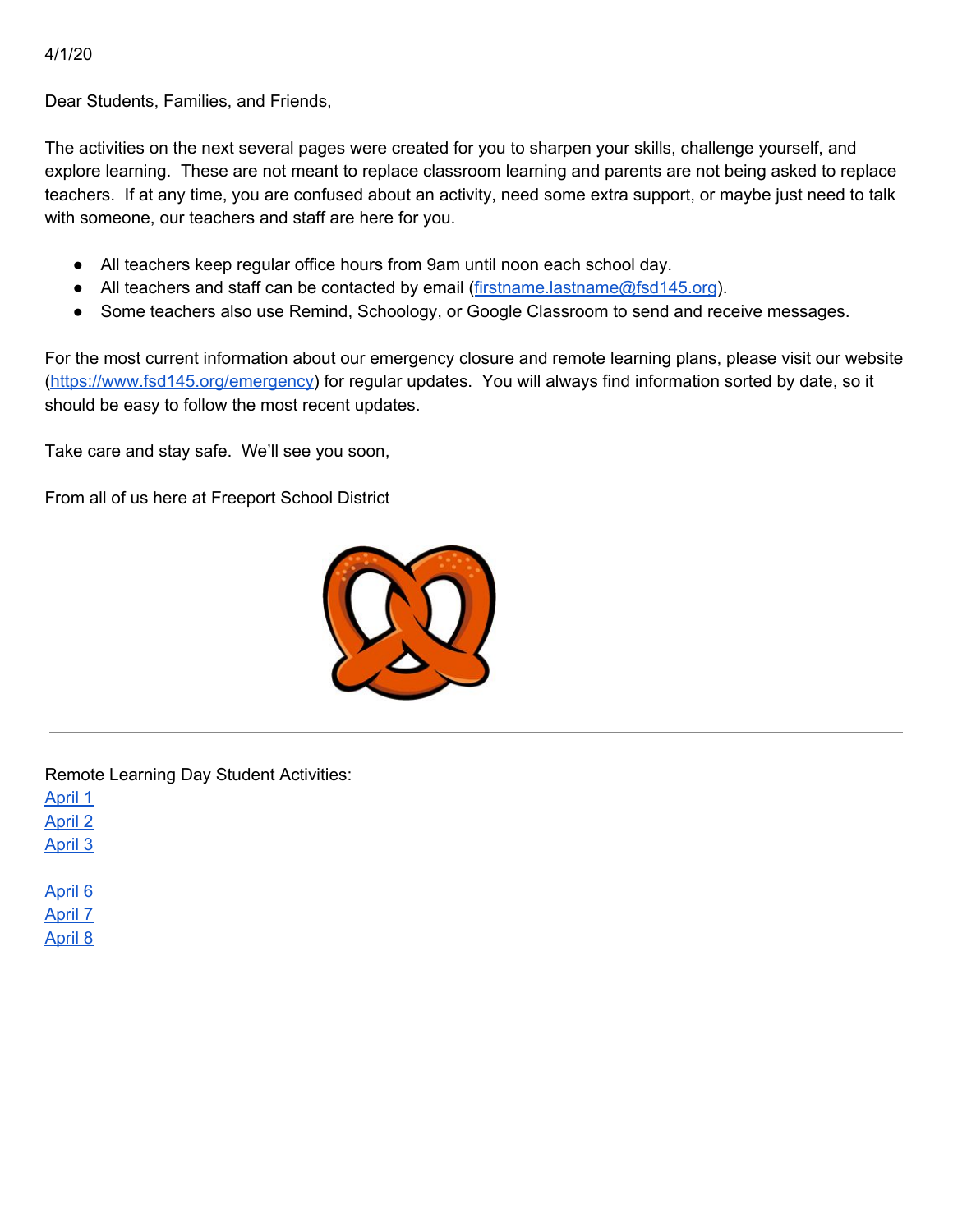PK April 1st Parents: Choose two activities from each page each day.

|                                                 | <b>Math</b>                                                                                                                                                                                                                                                                                                                                          | <b>Reading and Writing</b>                                                                                                                                                                                                                                                                                                                                                                                                                                                                                  | <b>Science/</b><br><b>Social</b><br><b>Studies</b>                                                                                                                                                                                               | <b>Extra</b><br><b>Challenge</b><br>(any subject)                                                                                                                                                                                                                  |
|-------------------------------------------------|------------------------------------------------------------------------------------------------------------------------------------------------------------------------------------------------------------------------------------------------------------------------------------------------------------------------------------------------------|-------------------------------------------------------------------------------------------------------------------------------------------------------------------------------------------------------------------------------------------------------------------------------------------------------------------------------------------------------------------------------------------------------------------------------------------------------------------------------------------------------------|--------------------------------------------------------------------------------------------------------------------------------------------------------------------------------------------------------------------------------------------------|--------------------------------------------------------------------------------------------------------------------------------------------------------------------------------------------------------------------------------------------------------------------|
| <b>Activity 1</b><br>and<br><b>Instructions</b> | Make a pattern using two<br>different kinds of coins. Take a<br>picture of your child's work and<br>email it to your teacher at<br>firstname.lastname@fsd145.org<br>If patterning is a difficulty for your<br>child then work on sorting. You<br>can sort the different coins. To<br>make this more difficult add more<br>kinds of coins to the mix. | Alphabet find<br>On paper write a letter of<br>the alphabet (upper-,<br>lower-, or both) and tape<br>them in random places<br>around your home. Have<br>your child locate all of the<br>letters and bring them back<br>to you. Put the letters in<br>alphabet order (A, B, C, D,<br>and so on to ensure you<br>have all of the letters.<br>After all letters are found,<br>sing the alphabet song<br>together while pointing to<br>each letter.                                                             | Go for a walk<br>and talk<br>about the<br>different<br>signs of<br>Spring. Use<br>all of your<br>senses.<br>What do you<br>hear? Smell?<br>See? What<br>can you<br>touch? How<br>does it feel?<br>If you cannot<br>go for a walk<br>then do this | Make an<br>obstacle<br>course<br>around your<br>house. Make<br>areas to<br>jump, climb,<br>tip toe etc.<br>Put music on<br>to make this<br>even more<br>fun. Take a<br>picture or<br>video of your<br>child doing<br>the course<br>and send it to<br>your teacher! |
| <b>Activity 2</b><br>and<br><b>Instructions</b> | Go for a walk and see how many<br>hearts are in windows. Count<br>them and see how many houses<br>or businesses have them up<br>already.                                                                                                                                                                                                             | Show some love:<br>Using paper, cardboard,,<br>crayon (or other ways to<br>decorate) and scissors -<br>cut out the shape of a<br>heart. Decorate the heart<br>as you please and tape it<br>to a street facing window.<br>This is an on-going activity<br>to help spread some<br>socially distant love for<br>those you live around. For<br>more information visit:<br>https://www.theprogress.co<br>m/news/promontory-comm<br>unity-starts-heart-hunt-to-b<br>righten-spirits-during-covid<br>-19-outbreak/ | activity in<br>your yard.                                                                                                                                                                                                                        |                                                                                                                                                                                                                                                                    |

**Be sure to check the specials (Art, Music, PE) and the Social/Emotional Learning pages behind day 6 activity pages for more grade specific activities.**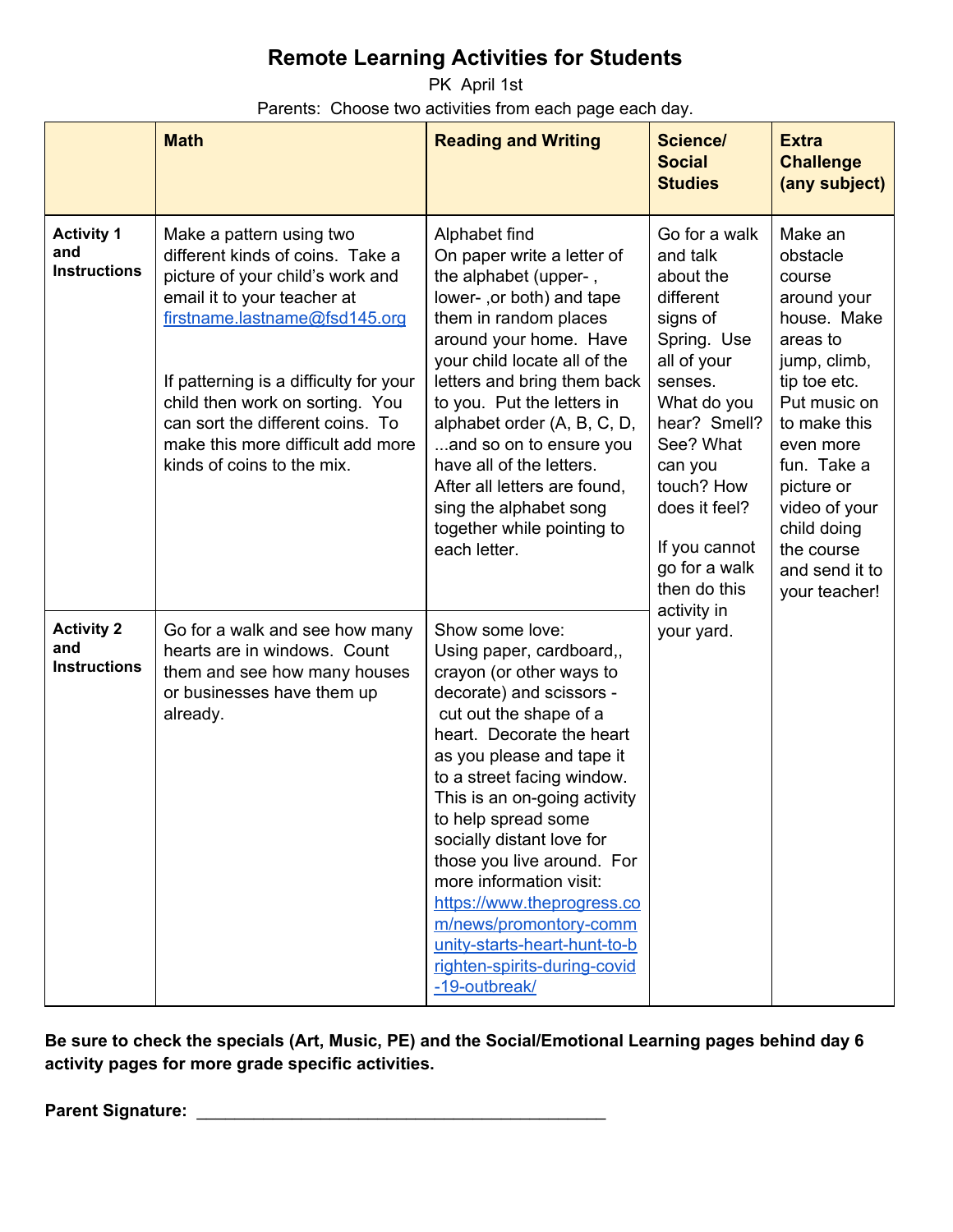PreK -- April 1st (SEL)

The columns below offer choices for student activities.

|                                               | <b>SEL Activity Day 1</b>                                                                                                                                                                                                                                                                                                                                                                                                                                                             | <b>Activity Expansion (videos/digital links)</b>                                                           |
|-----------------------------------------------|---------------------------------------------------------------------------------------------------------------------------------------------------------------------------------------------------------------------------------------------------------------------------------------------------------------------------------------------------------------------------------------------------------------------------------------------------------------------------------------|------------------------------------------------------------------------------------------------------------|
| <b>Activity Title:</b>                        | <b>Identifying Emotions</b>                                                                                                                                                                                                                                                                                                                                                                                                                                                           | Below you will find websites/video links to support the<br>activity. Use if you have internet access/data. |
| Objective:                                    | Students will begin a journal that<br>helps to identify and reflect<br>emotions.                                                                                                                                                                                                                                                                                                                                                                                                      | Links:<br>Watch: The Way I Feel<br>https://www.youtube.com/watch?v=ITPUxVQ6UIk                             |
| <b>Materials:</b>                             | Paper and pencil                                                                                                                                                                                                                                                                                                                                                                                                                                                                      | **Have your child name different emotions they see/hear in                                                 |
| <b>Activities and</b><br><b>Instructions:</b> | Keep a journal today. Jot down<br>anything that makes you feel an<br>emotion. Start labeling them using<br>words like "pleasant," "happy,"<br>"irritated," or "angry."<br>PreK may draw pictures<br>Encourage your child to journal<br>about feelings outside of the SEL<br>activity<br>The student creates a journal<br>entry identifying and/or reflecting<br>emotion.<br>Read a journal entry with you<br>child, check and see if your child<br>has correctly identified emotions. | the video. Ask them how they would handle that emotion.                                                    |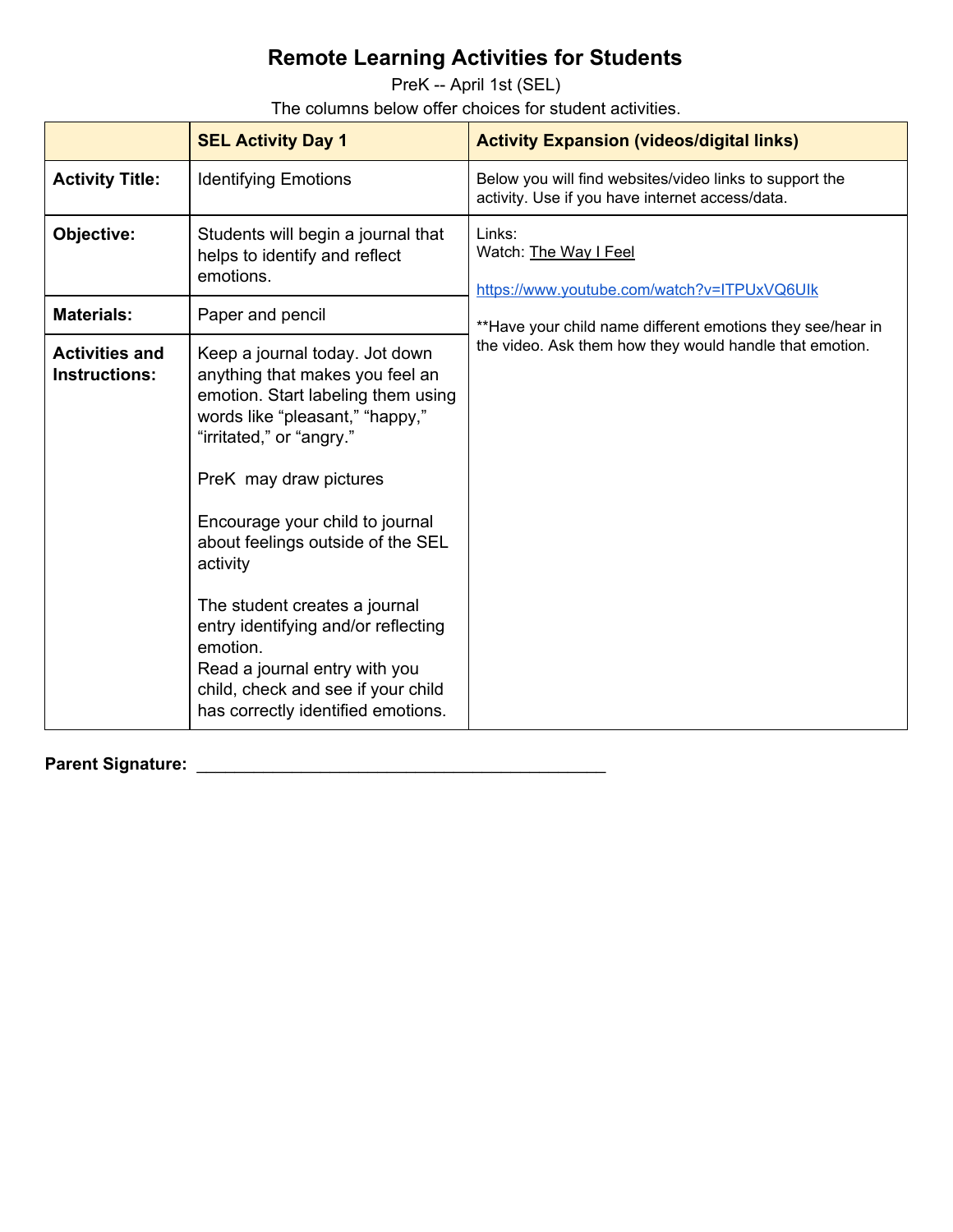PK April 1st (Electives) The columns below offer choices for student activities.

|                                             | Art                                                                                                                                                                                                                                                                                                                                                                                                                   | <b>Music</b> | <b>PE</b> |
|---------------------------------------------|-----------------------------------------------------------------------------------------------------------------------------------------------------------------------------------------------------------------------------------------------------------------------------------------------------------------------------------------------------------------------------------------------------------------------|--------------|-----------|
| <b>Activity Title:</b>                      | Tie-dye flowers                                                                                                                                                                                                                                                                                                                                                                                                       |              |           |
| <b>Materials:</b>                           | Markers, coffee filters, water<br>Chenille stem                                                                                                                                                                                                                                                                                                                                                                       |              |           |
| <b>Activity and</b><br><b>Instructions:</b> | Using the markers, color the<br>coffee filter with a variety of<br>colors.<br>Once you are done, use a spray<br>bottle to spray the filter with<br>water. You can just use your<br>hands to sprinkle water on the<br>filter as well.<br>Watch as the colors mix<br>together making new colors.<br>Let it dry. When it is dry, gather<br>the filter in the middle, and wrap<br>the stem around to make it a<br>flower. |              |           |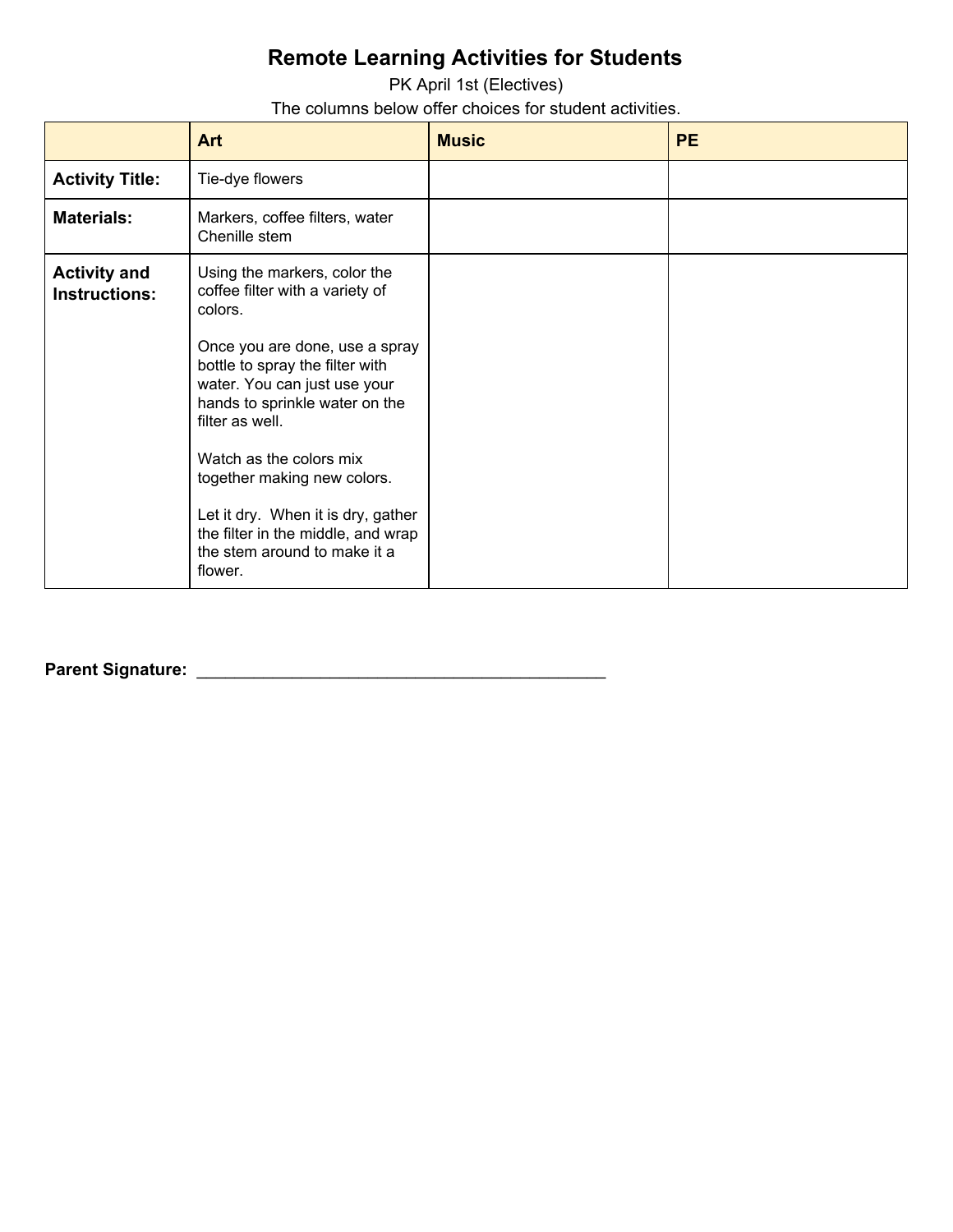PK April 2nd Parents: Choose two activities from each page each day.

|                                                 | <b>Math</b>                                                                                                                                                                                                                                                                                                                                                                                                        | <b>Reading and Writing</b>                                                                                                                                                                                                                                                                                                                                                                           | <b>Science/</b><br><b>Social Studies</b>                                                                                                                                                                                                                                                                                                                 | <b>Extra</b><br><b>Challenge</b><br>(any subject)                                                                                                                                                                                                                                                                    |
|-------------------------------------------------|--------------------------------------------------------------------------------------------------------------------------------------------------------------------------------------------------------------------------------------------------------------------------------------------------------------------------------------------------------------------------------------------------------------------|------------------------------------------------------------------------------------------------------------------------------------------------------------------------------------------------------------------------------------------------------------------------------------------------------------------------------------------------------------------------------------------------------|----------------------------------------------------------------------------------------------------------------------------------------------------------------------------------------------------------------------------------------------------------------------------------------------------------------------------------------------------------|----------------------------------------------------------------------------------------------------------------------------------------------------------------------------------------------------------------------------------------------------------------------------------------------------------------------|
| <b>Activity 1</b><br>and<br><b>Instructions</b> | Zoom, Zoom, Zoom Finger Play<br>Zoom, Zoom, Zoom<br>We're going to the moon.<br>Zoom, Zoom, Zoom<br>We're going to the moon.<br>If you want to take a trip,<br>Climb aboard my rocket ship.<br>Zoom, Zoom, Zoom<br>We're going to the moon.<br>5, 4, 3, 2, 1,<br>Blast off!<br>https://www.youtube.com/watch?v<br>=tMJ9pZ9W7jc                                                                                     | Letter Toss: Write<br>individual letters on<br>pieces of paper. Letters<br>in your child's first<br>name are a great<br>starting point. Place the<br>paper letters on the<br>floor and grab a small<br>ball or ball up a pair of<br>socks. Have your child<br>throw the ball on a<br>letter and say the name<br>of the letter they land<br>on. For added<br>challenge introduce the<br>letter sound. | Rainbow Hunt:<br>Look around your<br>house for objects<br>that are the colors<br>of the rainbow.<br>(Red, Orange,<br>Yellow, Green,<br>Blue, Indigo).<br>Gather up your<br>objects and place<br>them in rainbow<br>order.<br>Take a picture of<br>your child's object<br>rainbow and email<br>it to your teacher at<br>firstname.lastname<br>@fsd145.org | Feelings<br>pictures-<br>Help your child<br>draw pictures<br>of faces with<br>different<br>feelings on<br>themhappy,<br>sad, scared.<br>Use these<br>pictures to help<br>them talk<br>about how they<br>feel about<br>staying home<br>all the time and<br>not seeing<br>their school<br>friends. You<br>can also use |
| <b>Activity 2</b><br>and<br><b>Instructions</b> | Start a growth chart. Mark<br>your child's height somewhere<br>in the house (on a wall or door<br>frame if you are able or hang<br>paper up where they reach).<br>Do this with all the members of<br>your family and talk about who<br>is bigger, taller, shorter,<br>smaller, or even the same.<br>(If you don't have a yard stick<br>or tape measure, try using a<br>string or something just for<br>comparison) | Write a letter to a family<br>member. Have your<br>child dictate a letter to a<br>special person that they<br>might be missing right<br>now and write what<br>they say. You can mail<br>the letter, read it over<br>the phone, or send it<br>via email or video chat.<br>Enclose a picture from<br>your child as well.                                                                               |                                                                                                                                                                                                                                                                                                                                                          | them after<br>reading a story<br>or watching a<br>movie to help<br>them talk<br>about how the<br>characters<br>might have felt.                                                                                                                                                                                      |

**Be sure to check the specials (Art, Music, PE) and the Social/Emotional Learning pages behind day 6 activity pages for more grade specific activities.**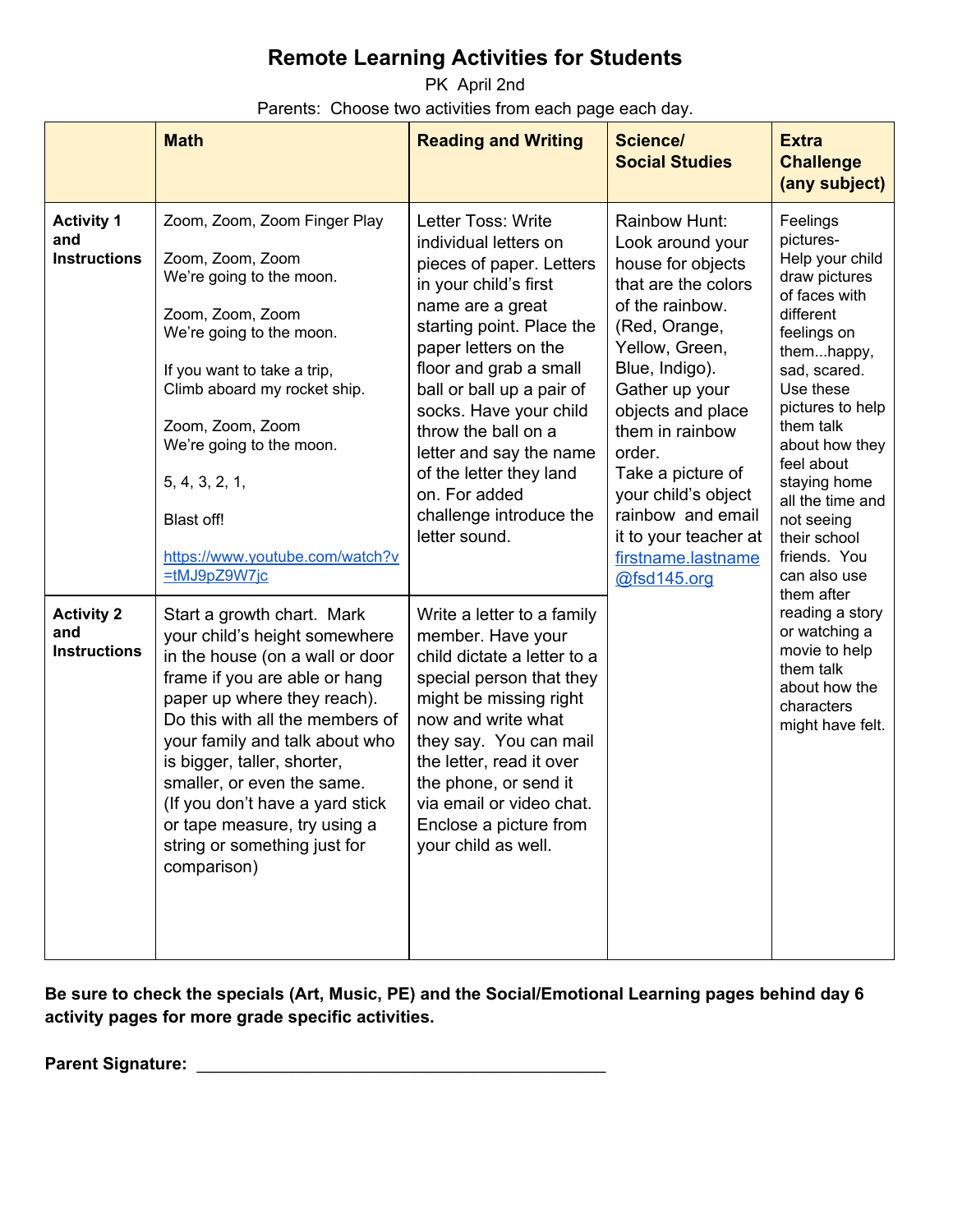April 2nd (SEL)

The columns below offer choices for student activities.

|                                                                                 | <b>SEL Activity Day 2</b>                                                                                                                                                                                                                                                                                                                    | <b>Activity Expansion (videos/digital links)</b>                                                           |
|---------------------------------------------------------------------------------|----------------------------------------------------------------------------------------------------------------------------------------------------------------------------------------------------------------------------------------------------------------------------------------------------------------------------------------------|------------------------------------------------------------------------------------------------------------|
| <b>Activity Title:</b>                                                          | Being Grateful for Big and Little Things                                                                                                                                                                                                                                                                                                     | Below you will find websites/video links to support the<br>activity. Use if you have internet access/data. |
| Objective:                                                                      | Students will be able to understand why and<br>how they can be thankful for big things and little<br>things in their lives.                                                                                                                                                                                                                  |                                                                                                            |
| <b>Materials:</b>                                                               | Crayons, paper and pencil                                                                                                                                                                                                                                                                                                                    |                                                                                                            |
| <b>Activities and</b><br><b>Instructions:</b>                                   | 1. Ask: What is something big you're<br>grateful for? Why?<br>Give examples and write responses on a sheet<br>of paper. Keep them as a reminder. Examples<br>of big things can be: Your family, Your friends,<br>Your home<br>2. Ask: What is something little you're                                                                        |                                                                                                            |
| <b>"YOU CAN FEEL</b><br>WGS<br>and little things 1<br>nd Yeti, "Hello Gratitude | grateful for? Why?<br>Give examples and write responses on a sheet<br>of paper. Keep them as a reminder. Examples<br>of little things can be: Cuddles from your dog<br>or cat, When your parents or teachers surprise<br>you with something that makes you happy<br>3. Draw/color a picture of a big and little thing<br>you're grateful for |                                                                                                            |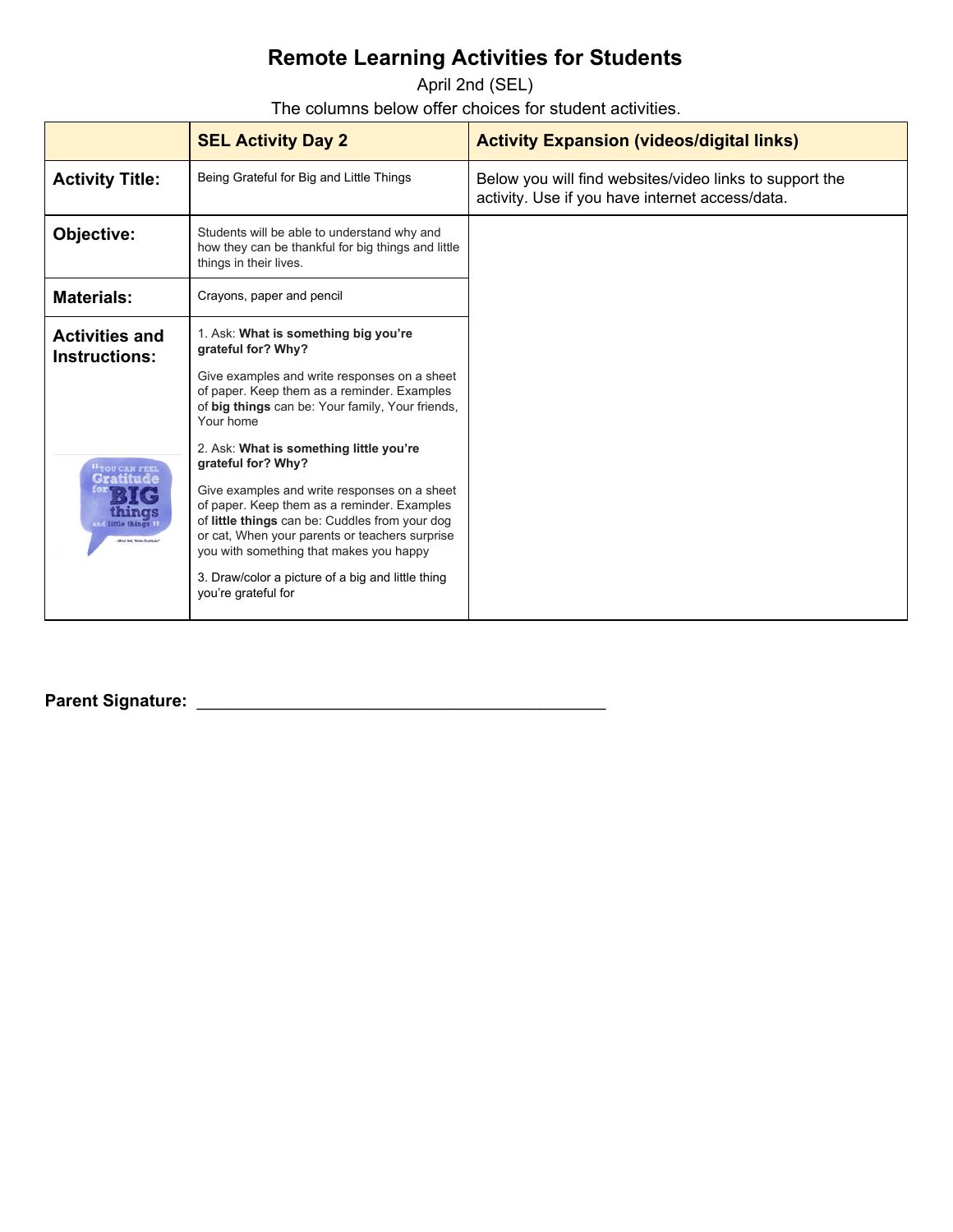PK April 2nd (Electives) The columns below offer choices for student activities.

|                                             | <b>Art</b> | <b>Music</b>                                                                                                                                                                                                                | <b>PE</b> |
|---------------------------------------------|------------|-----------------------------------------------------------------------------------------------------------------------------------------------------------------------------------------------------------------------------|-----------|
| <b>Activity Title:</b>                      |            | Karaoke time!                                                                                                                                                                                                               |           |
| <b>Materials:</b>                           |            | Anything that will play music                                                                                                                                                                                               |           |
| <b>Activity and</b><br><b>Instructions:</b> |            | Put on your favorite music and<br>sing like a rock star! Take turns<br>singing and being silly with the<br>songs you choose. Have an<br>audience, dance around, clap to<br>cheer on the singer. Make it a<br>fun challenge! |           |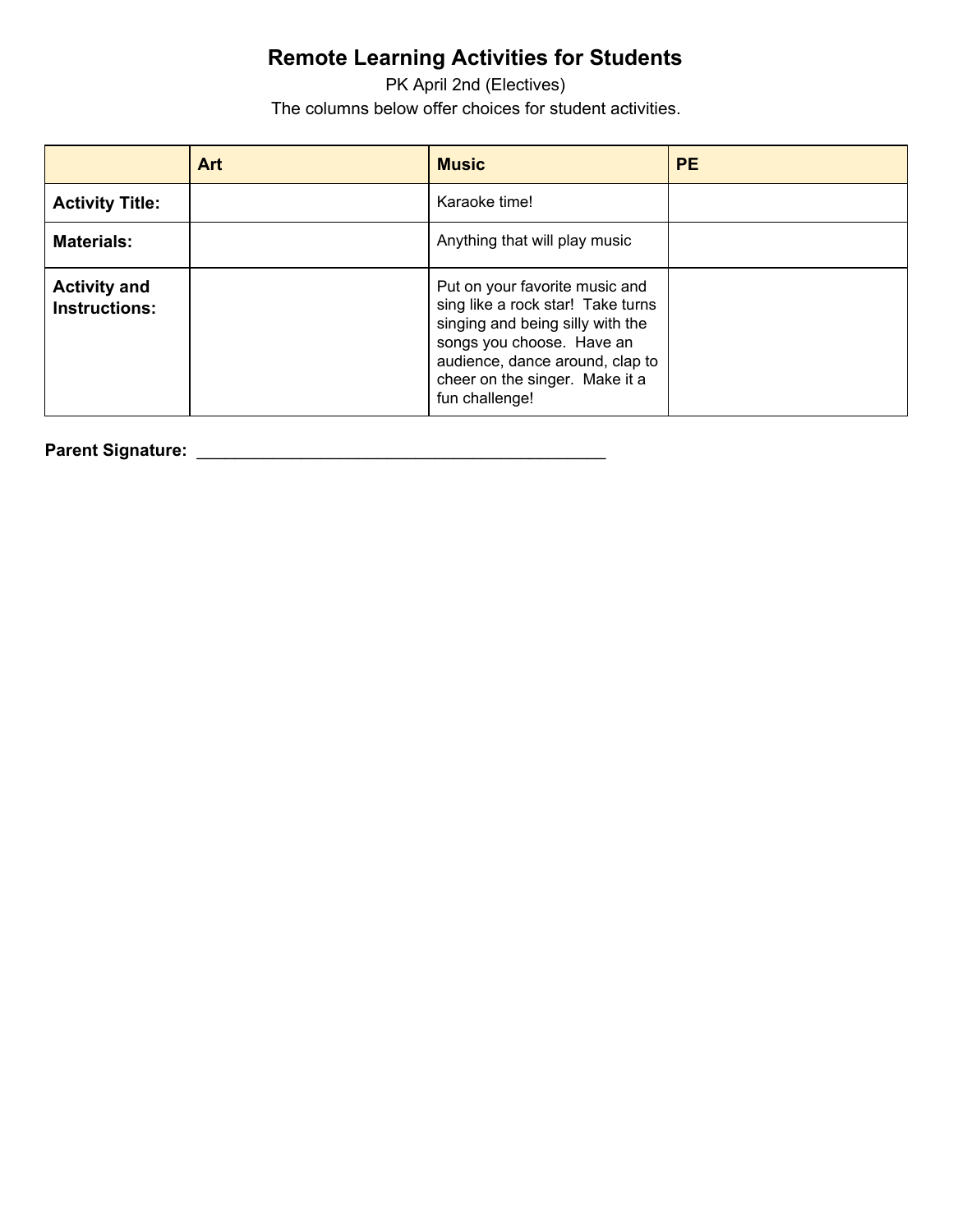PK April 3rd Parents: Choose two activities from each page each day.

|                                                 | <b>Math</b>                                                                                                                                | <b>Reading and Writing</b>                                                                                                                                                                                                                                                                                                                                                                                                                          | <b>Science/</b><br><b>Social</b><br><b>Studies</b>                                                                                                                                                                                                               | <b>Extra</b><br><b>Challenge</b><br>(any subject)                                                                                                                                                                                                                              |
|-------------------------------------------------|--------------------------------------------------------------------------------------------------------------------------------------------|-----------------------------------------------------------------------------------------------------------------------------------------------------------------------------------------------------------------------------------------------------------------------------------------------------------------------------------------------------------------------------------------------------------------------------------------------------|------------------------------------------------------------------------------------------------------------------------------------------------------------------------------------------------------------------------------------------------------------------|--------------------------------------------------------------------------------------------------------------------------------------------------------------------------------------------------------------------------------------------------------------------------------|
| <b>Activity 1</b><br>and<br><b>Instructions</b> | Matching socks - Have your<br>child help you match socks<br>after they are cleaned and put<br>them away for you.                           | Identify environmental print<br>(names of items - Cheerios,<br>Walmart bag, Lucky Charms,<br>etc) around your food pantry.<br>See what brands your child<br>can identify and expand by<br>teaching them more. This is<br>a pre-reading skill that is vital<br>for your child's development<br>in reading.                                                                                                                                           | Family List!<br>Let your child<br>draw each<br>member of<br>your family.<br>Ask them to<br>tell you the<br>names in<br>their drawing<br>and help<br>them label it.<br>You can ask<br>them to<br>describe<br>each family<br>member and<br>write down<br>what they | Find a couple<br>old socks and<br>create sock<br>puppets with<br>what you<br>have Remote<br>Learning or<br>pretend with<br>them. Create<br>social stories<br>and problems<br>to practice<br>solving them<br>in real life<br>situations.<br>(examples of<br>social<br>problems: |
| <b>Activity 2</b><br>and<br><b>Instructions</b> | Help set the table for a meal.<br>Count the number of plates,<br>spoon, fork and cups for your<br>family. Put them on the table<br>neatly. | Rhyming words: Play<br>Thumbs Up, Thumbs Down<br>Practice rhyming by saying<br>two words to your child. If<br>they rhyme have your child<br>put their thumbs up, if they<br>don't rhyme have them put<br>their thumbs down.<br>For example: cat/bat (thumbs<br>up), pan/big (thumbs down).<br>Challenge:<br>Give word pairs that make<br>them use careful listening<br>skills.<br>For example: jump,/lump<br>(thumbs up), mom/made<br>(thumbs down) | said beside<br>their drawing.<br>Take a<br>picture of<br>their creation.                                                                                                                                                                                         | peer has a<br>toy you want,<br>peer took<br>something<br>from you) -<br>use the<br>words - Fair<br>ways to play<br>as a clue for<br>your child if<br>they are<br>stumped.<br>Take a<br>picture of<br>your<br>creations.                                                        |

**Be sure to check the specials (Art, Music, PE) and the Social/Emotional Learning pages behind day 6 activity pages for more grade specific activities.**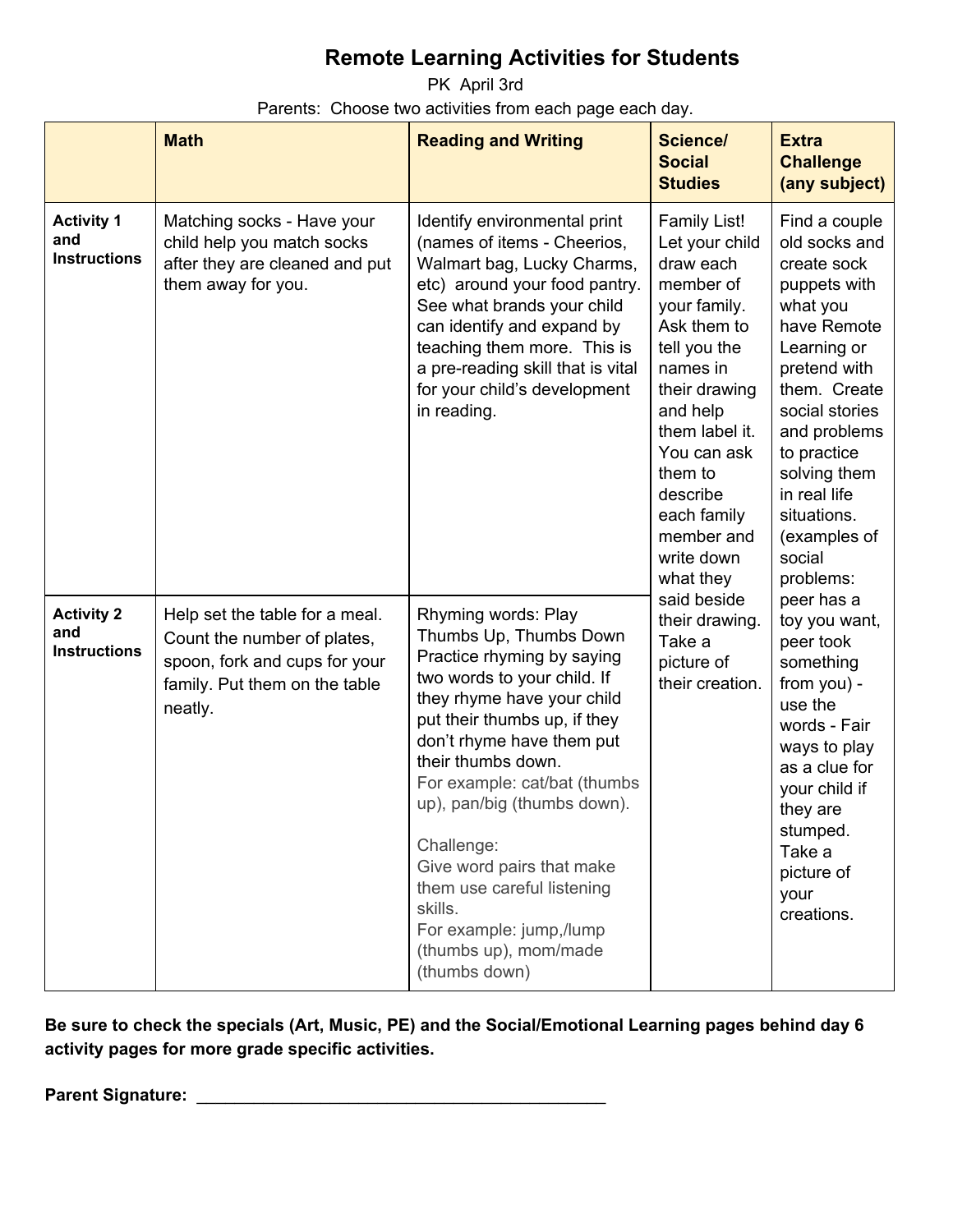April 3rd (SEL) The columns below offer choices for student activities.

|                                               | <b>SEL Activity Day 3</b>                                                                                                                                                                                                                                                                                                                                                                                                                                                                                                                                                                                                                                                                                                                                                                        | <b>Activity Expansion (videos/digital links)</b>                                                           |
|-----------------------------------------------|--------------------------------------------------------------------------------------------------------------------------------------------------------------------------------------------------------------------------------------------------------------------------------------------------------------------------------------------------------------------------------------------------------------------------------------------------------------------------------------------------------------------------------------------------------------------------------------------------------------------------------------------------------------------------------------------------------------------------------------------------------------------------------------------------|------------------------------------------------------------------------------------------------------------|
| <b>Activity Title:</b>                        | Skills for Learning                                                                                                                                                                                                                                                                                                                                                                                                                                                                                                                                                                                                                                                                                                                                                                              | Below you will find websites/video links to support the<br>activity. Use if you have internet access/data. |
| Objective:                                    | Students will be able to use their Listening Skill<br>to practice focusing their attention.                                                                                                                                                                                                                                                                                                                                                                                                                                                                                                                                                                                                                                                                                                      |                                                                                                            |
| <b>Materials:</b>                             | Paper and pencil                                                                                                                                                                                                                                                                                                                                                                                                                                                                                                                                                                                                                                                                                                                                                                                 |                                                                                                            |
| <b>Activities and</b><br><b>Instructions:</b> | 1. Using Skills for Learning helps you be a<br>better learner.<br>-Eyes are watching<br>-Ears are listening<br>-Voices Quiet<br>-Body Calm/Still<br>2. When you've focused your attention, you're<br>ready to listen and learn.<br>3. Together, choose a room in your house<br>where you will hear a lot of different sounds,<br>from both inside and outside.<br>4. Adult and child, prepare to focus your<br>attention and listen to the sounds in the<br>environment for one minute. Begin!<br>5. When the minute is up, fold a paper in half<br>and take turns writing down all the sounds you<br>heard and remembered<br>6. Compare your lists. Are many of the sounds<br>the same or different?<br>7. Discuss what helped you focus your<br>attention, listen, and remember what you heard |                                                                                                            |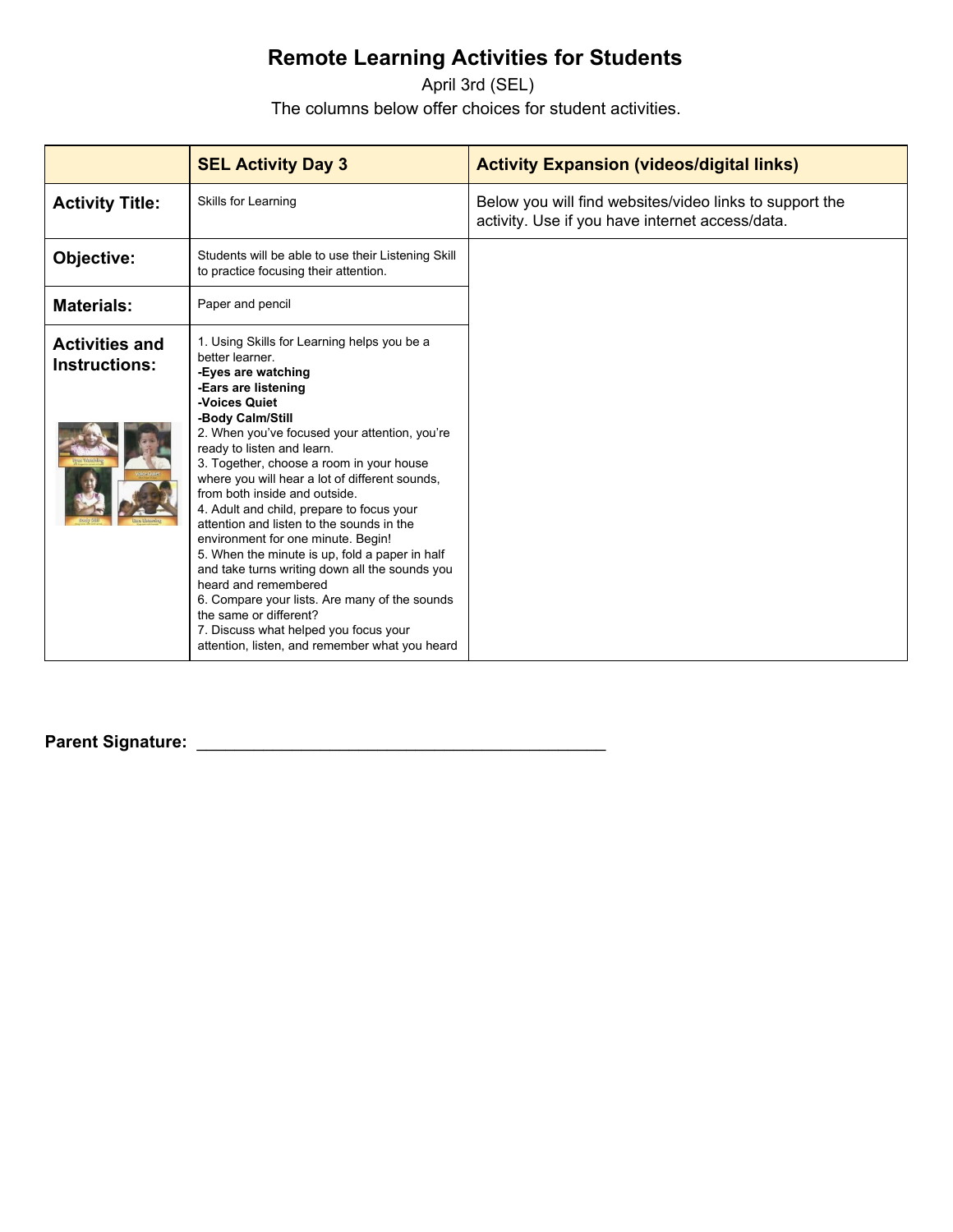PK April 3rd (Electives) The columns below offer choices for student activities.

|                                             | Art | <b>Music</b> | <b>PE</b>                                                                                                |
|---------------------------------------------|-----|--------------|----------------------------------------------------------------------------------------------------------|
| <b>Activity Title:</b>                      |     |              | Animal walk                                                                                              |
| <b>Materials:</b>                           |     |              |                                                                                                          |
| <b>Activity and</b><br><b>Instructions:</b> |     |              | Have your child do various animal<br>walks outside or inside.<br>See activities below for some<br>ideas. |

#### **Parent Signature:**



Animal Walks Page 1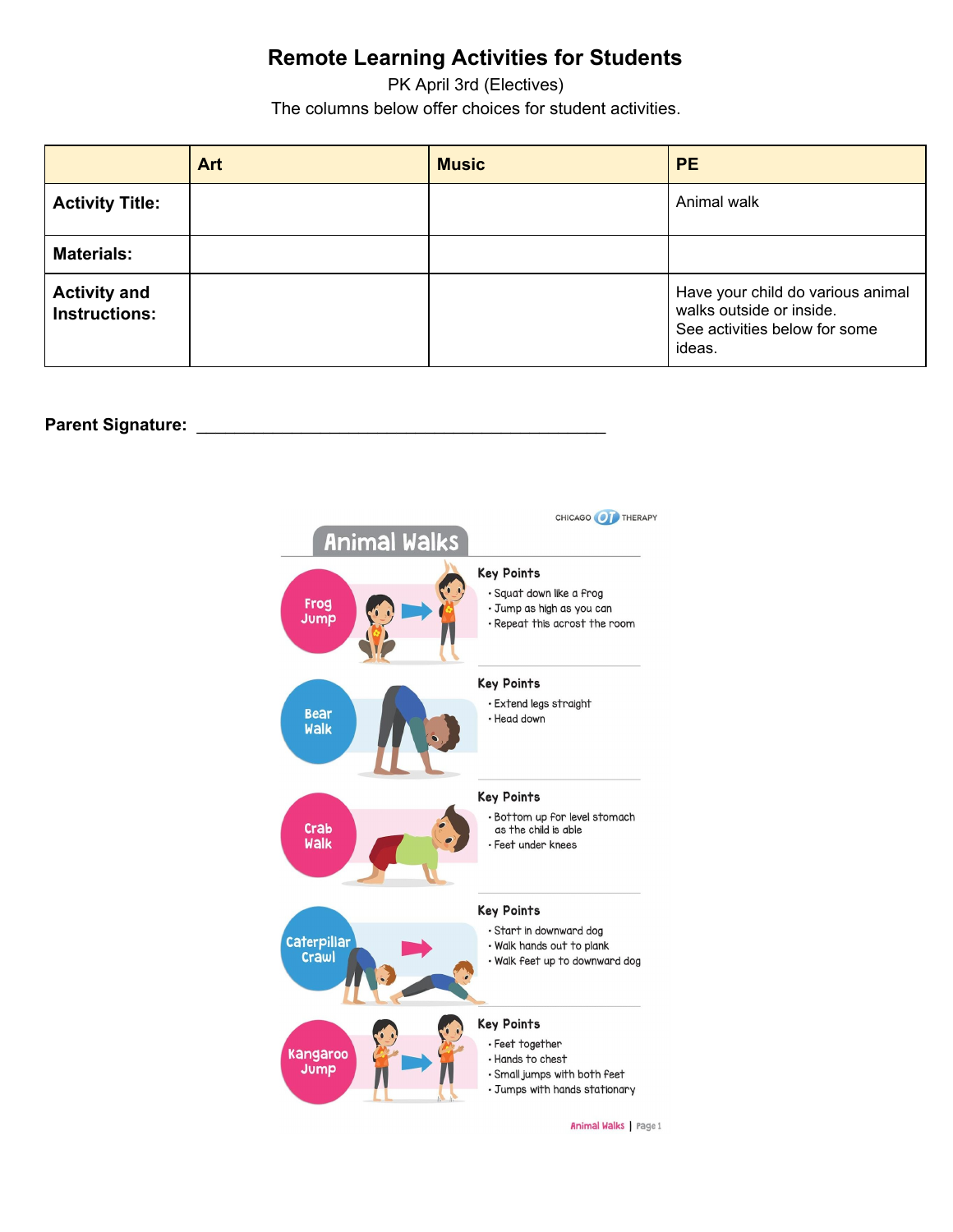PK April 6th Parents: Choose two activities from each page each day.

|                                                 | <b>Math</b>                                                                                                                                                                                                                                   | <b>Reading and Writing</b>                                                                                                                                                                                           | Science/<br><b>Social</b><br><b>Studies</b>                                                                                                                                                                                                                     | <b>Extra</b><br><b>Challenge</b><br>(any subject)                                                                                                                                                                                                                             |
|-------------------------------------------------|-----------------------------------------------------------------------------------------------------------------------------------------------------------------------------------------------------------------------------------------------|----------------------------------------------------------------------------------------------------------------------------------------------------------------------------------------------------------------------|-----------------------------------------------------------------------------------------------------------------------------------------------------------------------------------------------------------------------------------------------------------------|-------------------------------------------------------------------------------------------------------------------------------------------------------------------------------------------------------------------------------------------------------------------------------|
| <b>Activity 1</b><br>and<br><b>Instructions</b> | Put five Or ten equal objects<br>(buttons, spoons ) count<br>them, remove them one by one<br>and ask how many are left.<br>Remove a random number of<br>items and ask how many are<br>left. Play with this adding and<br>subtracting objects. | Read a book with your child.<br>When finished reading the<br>book have your child draw a<br>picture of their favorite part of<br>the story and have your child<br>tell you what they drew when<br>they are finished. | Take small<br>boxes (three<br>shoe boxes,<br>for example)<br>and inside<br>them put<br>familiar<br>objects to<br>your children<br>(such their<br>favorite bear,<br>a toy). Open<br>the box just<br>enough so<br>your child<br>can put his<br>hand on<br>without | Your child will<br>jump at the<br>chance to be<br>a pretend<br>frog! Make lily<br>pads out of<br>paper and<br>spread them<br>on the floor.<br>Using a<br>regular deck<br>of cards,<br>draw a card.<br>Have your<br>child read the<br>number and<br>then hop on<br>that number |
| <b>Activity 2</b><br>and<br><b>Instructions</b> | Go on a hunt around your<br>house for items that are<br>large, medium, and small.<br>When you have found 10-20<br>objects of various sizes sort<br>them by size, small, medium<br>and large.                                                  | Help your child find the initial<br>of his name, or the letters of<br>his name, in the printed<br>letters of different things<br>(books, food boxes,<br>household appliance brands).                                 | seeing the<br>contents of<br>the box. Let<br>him touch the<br>object and<br>ask him what<br>is it?                                                                                                                                                              | of "lily pads."<br>Take a turn<br>yourself! Who<br>will be the<br>first to hop all<br>the way<br>across the<br>"pond?"                                                                                                                                                        |

**Be sure to check the specials (Art, Music, PE) and the Social/Emotional Learning pages behind day 6 activity pages for more grade specific activities.**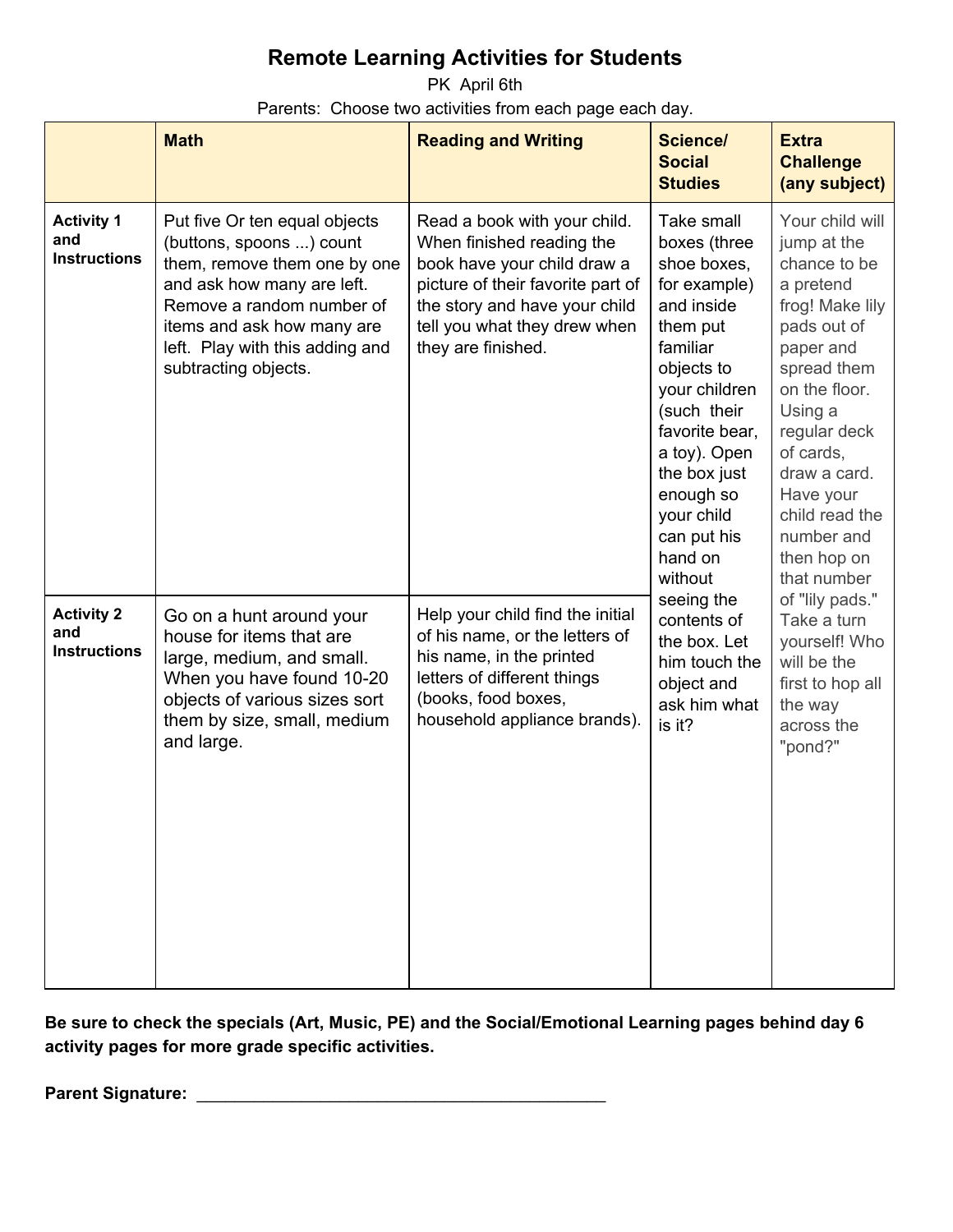April 6th (SEL) The columns below offer choices for student activities.

|                                                                 | <b>SEL Activity Day 4</b>                                                                                                                                                                                                                                                                                                                                                                                                                                                                                                                                                                                                                                                                                                                                                                                                                                 | <b>Activity Expansion (videos/digital links)</b>                                                           |
|-----------------------------------------------------------------|-----------------------------------------------------------------------------------------------------------------------------------------------------------------------------------------------------------------------------------------------------------------------------------------------------------------------------------------------------------------------------------------------------------------------------------------------------------------------------------------------------------------------------------------------------------------------------------------------------------------------------------------------------------------------------------------------------------------------------------------------------------------------------------------------------------------------------------------------------------|------------------------------------------------------------------------------------------------------------|
| <b>Activity Title:</b>                                          | Empathy                                                                                                                                                                                                                                                                                                                                                                                                                                                                                                                                                                                                                                                                                                                                                                                                                                                   | Below you will find websites/video links to support the<br>activity. Use if you have internet access/data. |
| Objective:                                                      | Students will be able to<br>demonstrate empathy by showing<br>compassion for others.                                                                                                                                                                                                                                                                                                                                                                                                                                                                                                                                                                                                                                                                                                                                                                      |                                                                                                            |
| <b>Materials:</b>                                               | Paper and Pencil                                                                                                                                                                                                                                                                                                                                                                                                                                                                                                                                                                                                                                                                                                                                                                                                                                          |                                                                                                            |
| <b>Activities and</b><br><b>Instructions:</b><br><b>Empathy</b> | Review that compassion is<br>1.<br>showing concern or care for<br>others.<br>2.<br>Ask, What are ways you<br>have shown compassion to<br>others at school?<br>Acknowledge and praise<br>3.<br>your child demonstrating<br>compassion for others<br>Give an example of how<br>4.<br>you have shown compassion<br>Remote Learning.<br>Ask your child how he/she<br>5.<br>could show empathy Remote<br>Learning.<br>6.<br>Options:<br>This could be just a<br>а.<br>discussion<br>As your child shows<br>b.<br>compassion he/she could<br>trace their hand and write how<br>they showed compassion<br>inside the hand<br>c. As your child uses kind words<br>he/she could draw a speech<br>bubble and write the kind<br>words inside the speech<br>bubble.<br>7. Display their acts of<br>compassion.<br>Watch for your child to show acts<br>of compassion. |                                                                                                            |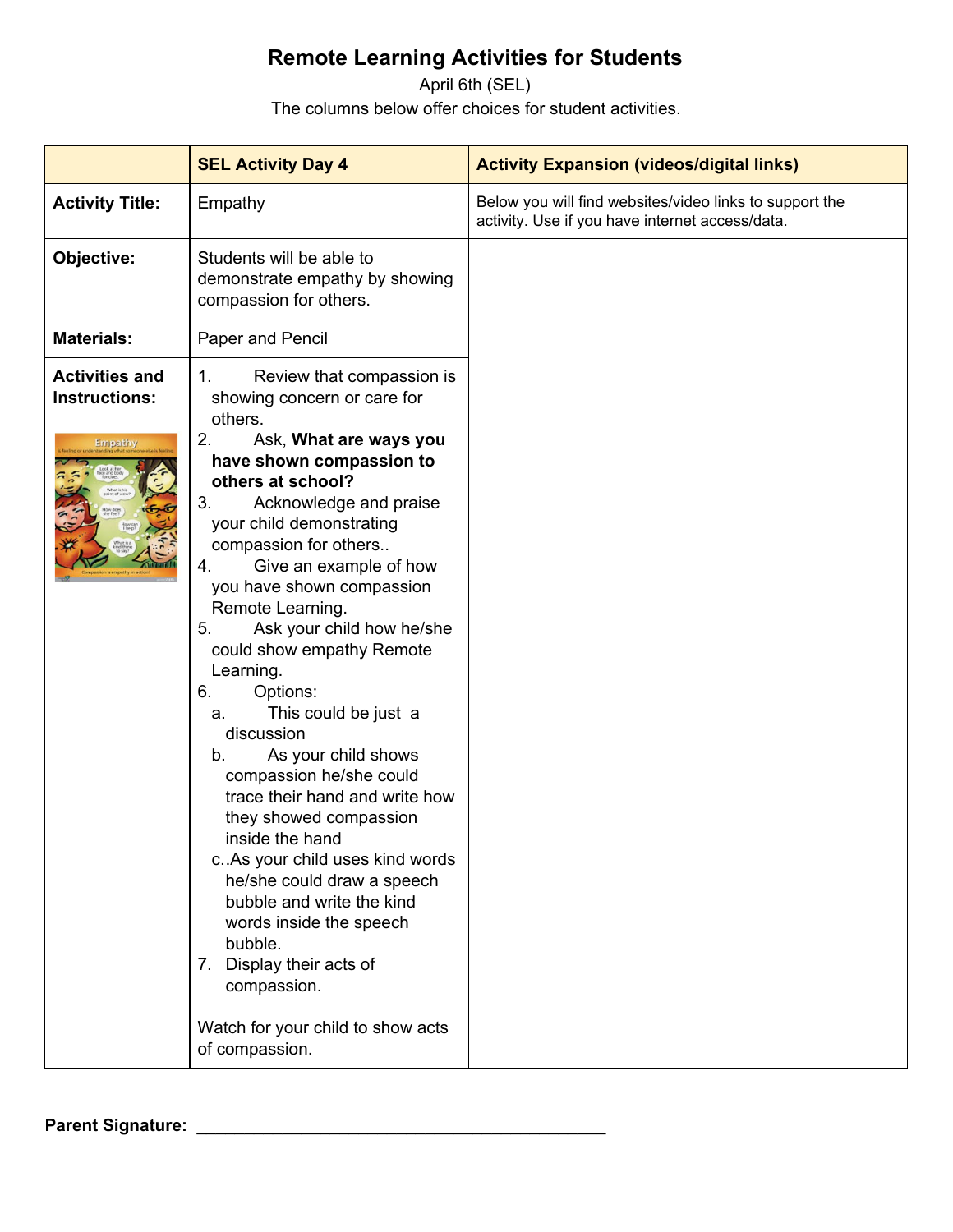PK April 6th (Electives) The columns below offer choices for student activities.

|                                             | <b>Art</b>                                                                                                                                                                                   | <b>Music</b> | <b>PE</b> |
|---------------------------------------------|----------------------------------------------------------------------------------------------------------------------------------------------------------------------------------------------|--------------|-----------|
| <b>Activity Title:</b>                      | Make a musical instrument                                                                                                                                                                    |              |           |
| <b>Materials:</b>                           | An empty container or bottle<br>Rice, beans, beads, anything<br>that will make noise when<br>shaken<br>Wrapping paper, or anything to<br>decorate your instrument.<br>(stamps, markers)      |              |           |
| <b>Activity and</b><br><b>Instructions:</b> | Decorate your bottle or<br>container anyway you want to.<br>Use stamps or markers to<br>decorate it, glue scraps of<br>paper on it. Have fun!<br>Fill your instrument with rice or<br>beans. |              |           |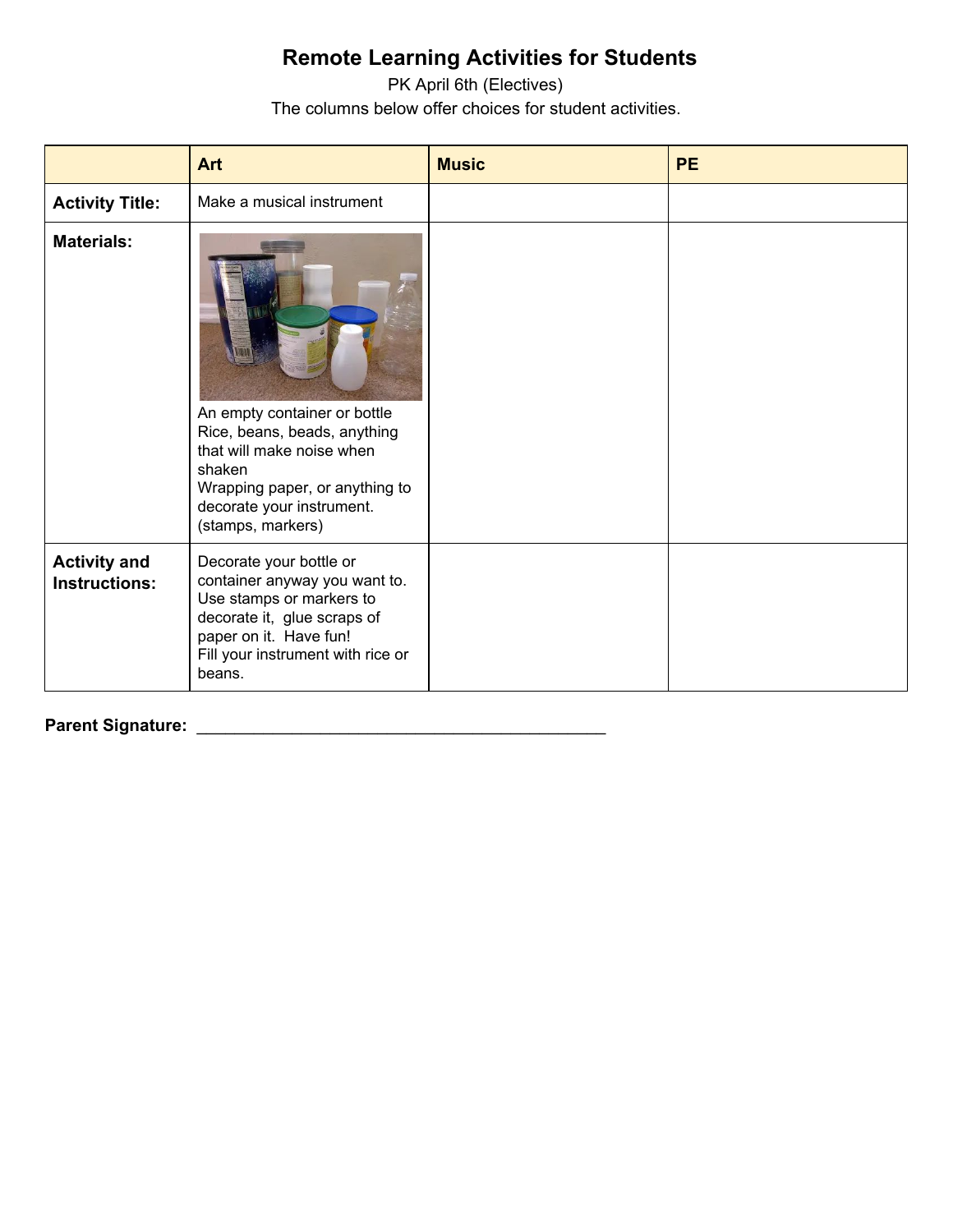PK April 7th Parents: Choose two activities from each page each day.

|                                                 | <b>Math</b>                                                                                                                                                                                                                                                              | <b>Reading and Writing</b>                                                                                                                                                                                                                                                                                                                                                     | <b>Science/</b><br><b>Social</b><br><b>Studies</b>                                                                                                                                                           | <b>Extra</b><br><b>Challenge</b><br>(any subject)                                                                                                                 |
|-------------------------------------------------|--------------------------------------------------------------------------------------------------------------------------------------------------------------------------------------------------------------------------------------------------------------------------|--------------------------------------------------------------------------------------------------------------------------------------------------------------------------------------------------------------------------------------------------------------------------------------------------------------------------------------------------------------------------------|--------------------------------------------------------------------------------------------------------------------------------------------------------------------------------------------------------------|-------------------------------------------------------------------------------------------------------------------------------------------------------------------|
| <b>Activity 1</b><br>and<br><b>Instructions</b> | "How Many" - using cereal,<br>crackers, toys, etc., put the<br>pieces into groups and see if<br>they know how many there<br>are. Count out the objects to<br>match numerals 1-5 or higher.                                                                               | Practice the letters of your<br>child's name.<br>-Ex: find letters in their name<br>on a box, magazine, junk<br>mail, around the house.<br>-have them practice writing<br>their name<br>- write their name on a piece<br>of paper, cut it apart and<br>have them put back together<br>in order.<br>- tap the letters of their name<br>as you (or child) says what<br>they are. | Worm/bug<br>hunt:<br>Go outside<br>and search<br>for worms or<br>bugs. Look in<br>the grass,<br>dirt, and by<br>the trees, etc.<br>Talk about:<br>-color<br>-size<br>-shape<br>- legs<br>-how many<br>Extra: | Move like<br>animals.<br>Have your<br>child choose<br>an animal<br>and try<br>walking like<br>them. Make<br>the sounds of<br>the animals if<br>you would<br>like. |
| <b>Activity 2</b><br>and<br><b>Instructions</b> | More or less:<br>Using different items around<br>the house, have your child<br>which is "more" or "less".<br>Ex:<br>Folding sockswho has more, you or<br>them?<br>Eating a snack: who has more left?<br>A pile of toys: who has more or less?<br>Count them out to check | Letter musical chairs. Write<br>letters on sticky notes or on<br>ordinary paper and place<br>them on a chair. Play the<br>music and when it stops, say<br>the letter they sit on.                                                                                                                                                                                              | Draw a picture<br>of your favorite<br>bugs or worms<br>you found<br>outside.                                                                                                                                 |                                                                                                                                                                   |

**Be sure to check the specials (Art, Music, PE) and the Social/Emotional Learning pages behind day 6 activity pages for more grade specific activities.**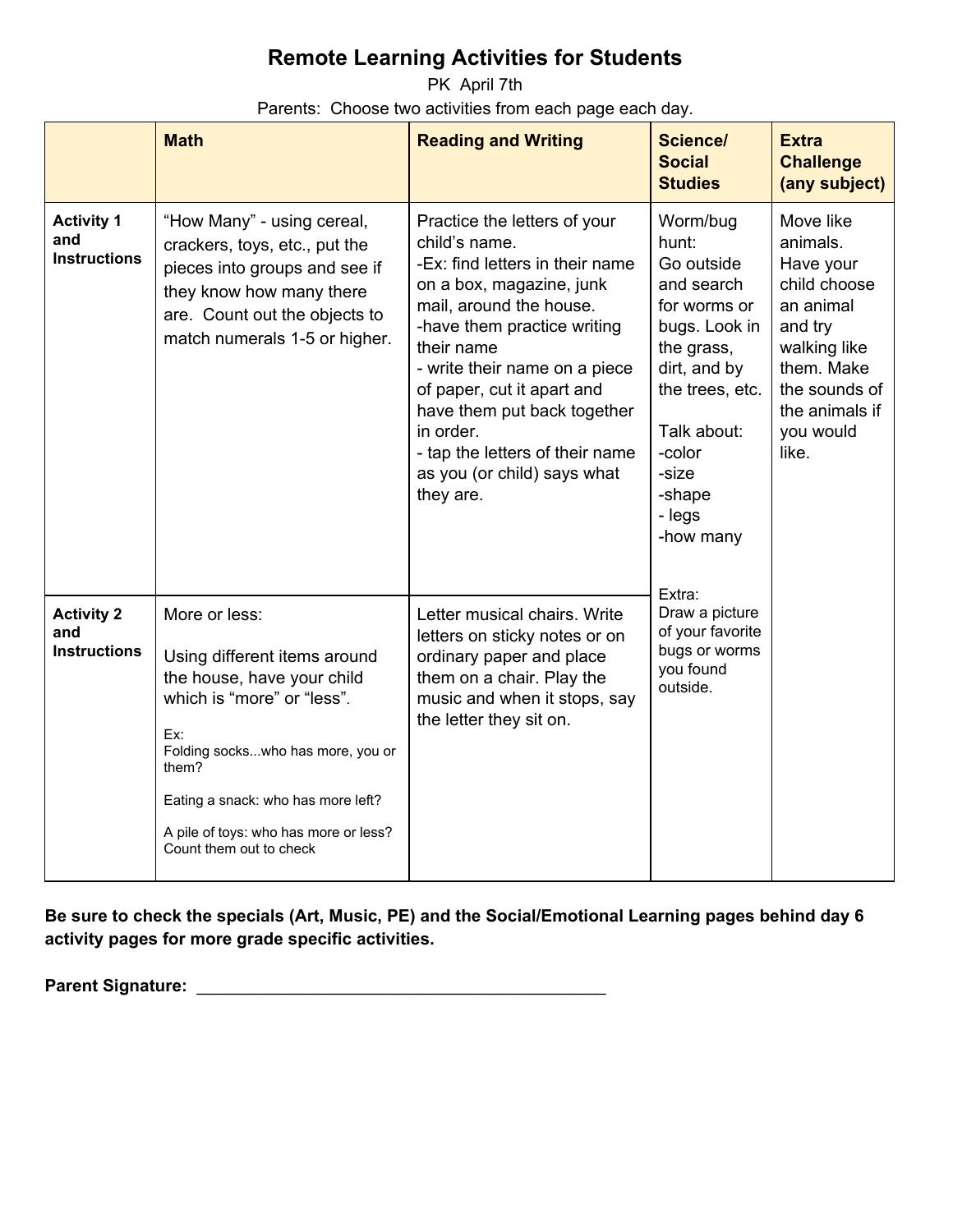April 7th (SEL)

The columns below offer choices for student activities.

|                                                                                                      | <b>SEL Activity Day 5</b>                                                                                                                                                                                                                                                                                                                                                                                                                                                                                                                                                                                                                                                                                                                                                                                                                                                                                                                                                                                                    | <b>Activity Expansion</b><br>(videos/digital links)                                                           |
|------------------------------------------------------------------------------------------------------|------------------------------------------------------------------------------------------------------------------------------------------------------------------------------------------------------------------------------------------------------------------------------------------------------------------------------------------------------------------------------------------------------------------------------------------------------------------------------------------------------------------------------------------------------------------------------------------------------------------------------------------------------------------------------------------------------------------------------------------------------------------------------------------------------------------------------------------------------------------------------------------------------------------------------------------------------------------------------------------------------------------------------|---------------------------------------------------------------------------------------------------------------|
| <b>Activity Title:</b>                                                                               | <b>Emotional Management</b>                                                                                                                                                                                                                                                                                                                                                                                                                                                                                                                                                                                                                                                                                                                                                                                                                                                                                                                                                                                                  | Below you will find websites/video<br>links to support the activity. Use if<br>you have internet access/data. |
| Objective:                                                                                           | Students will be able to practice strategies that will help them<br>to calm down when they feel strong emotions.                                                                                                                                                                                                                                                                                                                                                                                                                                                                                                                                                                                                                                                                                                                                                                                                                                                                                                             |                                                                                                               |
| <b>Materials:</b>                                                                                    | None needed                                                                                                                                                                                                                                                                                                                                                                                                                                                                                                                                                                                                                                                                                                                                                                                                                                                                                                                                                                                                                  |                                                                                                               |
| <b>Activities and</b><br><b>Instructions:</b><br><b>How to Calm Down</b><br>Calm<br>down:<br>feeling | 1. Review the steps that you can use to help you calm down<br>when you feel strong feelings.<br>1. Stop-use your signal<br>2. Name your feeling<br>3. Calm down:<br>• Breathe<br>• Count<br>• Use positive self-talk<br>2. Read "How to Belly Breathe"<br><b>How to Belly Breathe</b><br>• Focus your attention on your breathing.<br>• Take a breath that makes your tummy move out when you<br>breathe in, and in when you breathe out. • Breathe in slowly<br>through your nose and out slowly through your mouth. It<br>should be so quiet that you can hardly hear it.<br>3. Practice together.<br>4. Pick a feeling from the list below:<br>Annoyed, Frustrated, Worried, Discouraged, Scared<br>5. Think of a time you felt that feeling in a strong way.<br>6. Say a stop signal and name the feeling. (For example:<br>"Chill! I feel worried.")<br>7. Do some belly breathing to calm down then try another<br>feeling.<br>Look for your child to use the calm down technique when<br>experiencing strong feelings |                                                                                                               |

**Every Day:** Read for Pre-K minutes. Write Pre-K.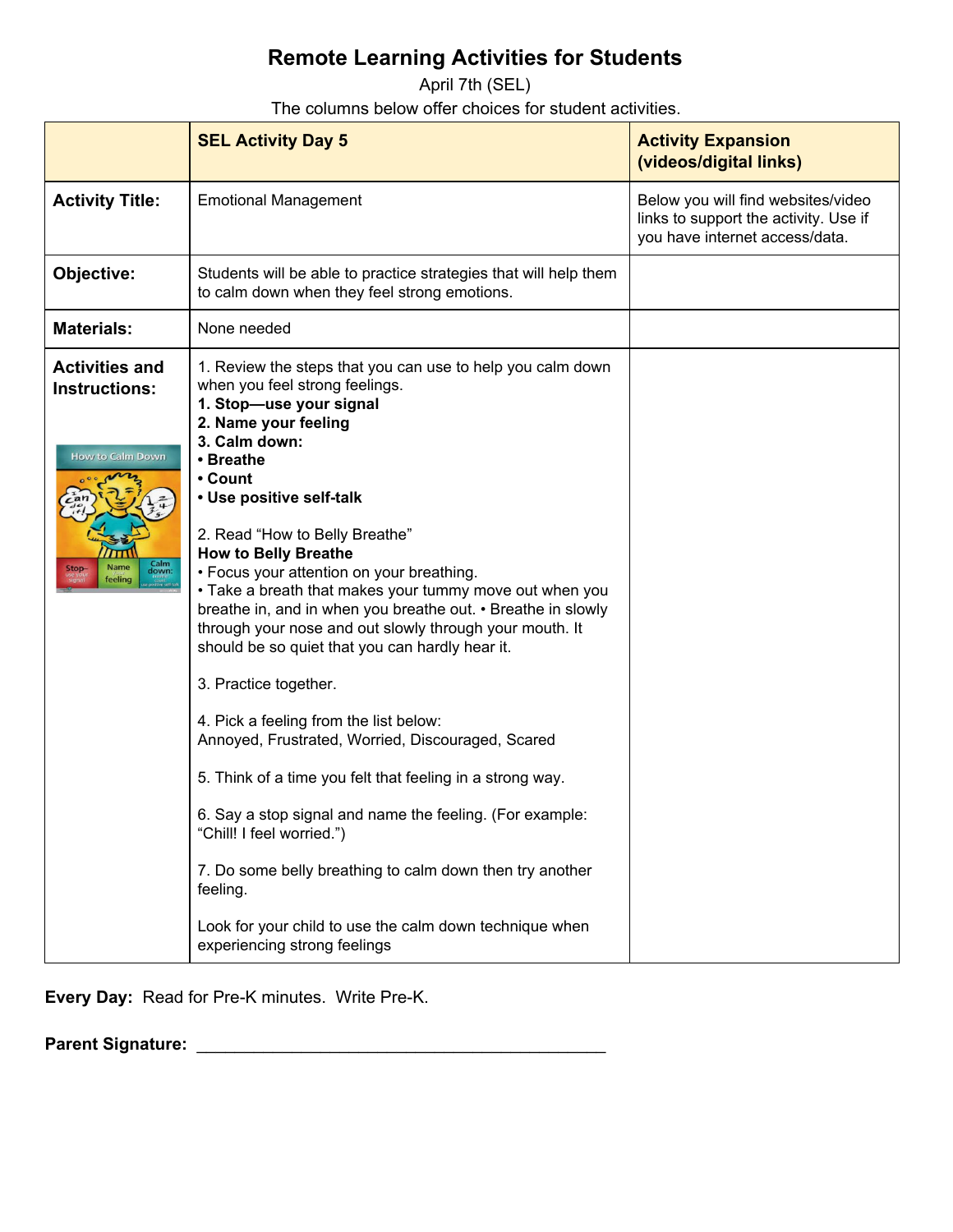Pre-K Grade -- April 7th (Electives) The columns below offer choices for student activities.

|                                             | <b>Art</b> | <b>Music</b>                                                                                                                                                                                                                                                                                                                                                                                                                                                                                                                          | <b>PE</b> |
|---------------------------------------------|------------|---------------------------------------------------------------------------------------------------------------------------------------------------------------------------------------------------------------------------------------------------------------------------------------------------------------------------------------------------------------------------------------------------------------------------------------------------------------------------------------------------------------------------------------|-----------|
| <b>Activity Title:</b>                      |            | Use your musical instrument                                                                                                                                                                                                                                                                                                                                                                                                                                                                                                           |           |
| <b>Materials:</b>                           |            | The musical instrument you<br>made.                                                                                                                                                                                                                                                                                                                                                                                                                                                                                                   |           |
| <b>Activity and</b><br><b>Instructions:</b> |            | Shake It Varying the speed and<br>also how you shake it.<br><b>Roll It Roll the containers</b><br>between your hands or on the<br>floor for a different sound.<br>Drum Fun Using their hands or<br>an object like a wooden spoon<br>or drumstick practice hitting it.<br>Match my Sound Fast or slow<br>have your little one copy you<br>with the sounds you do or copy<br>them.<br><b>Stack it Using the containers</b><br>have fun arranging them in<br>various ways.<br><b>Dance Time</b> Hold the shakers<br>and dance with music |           |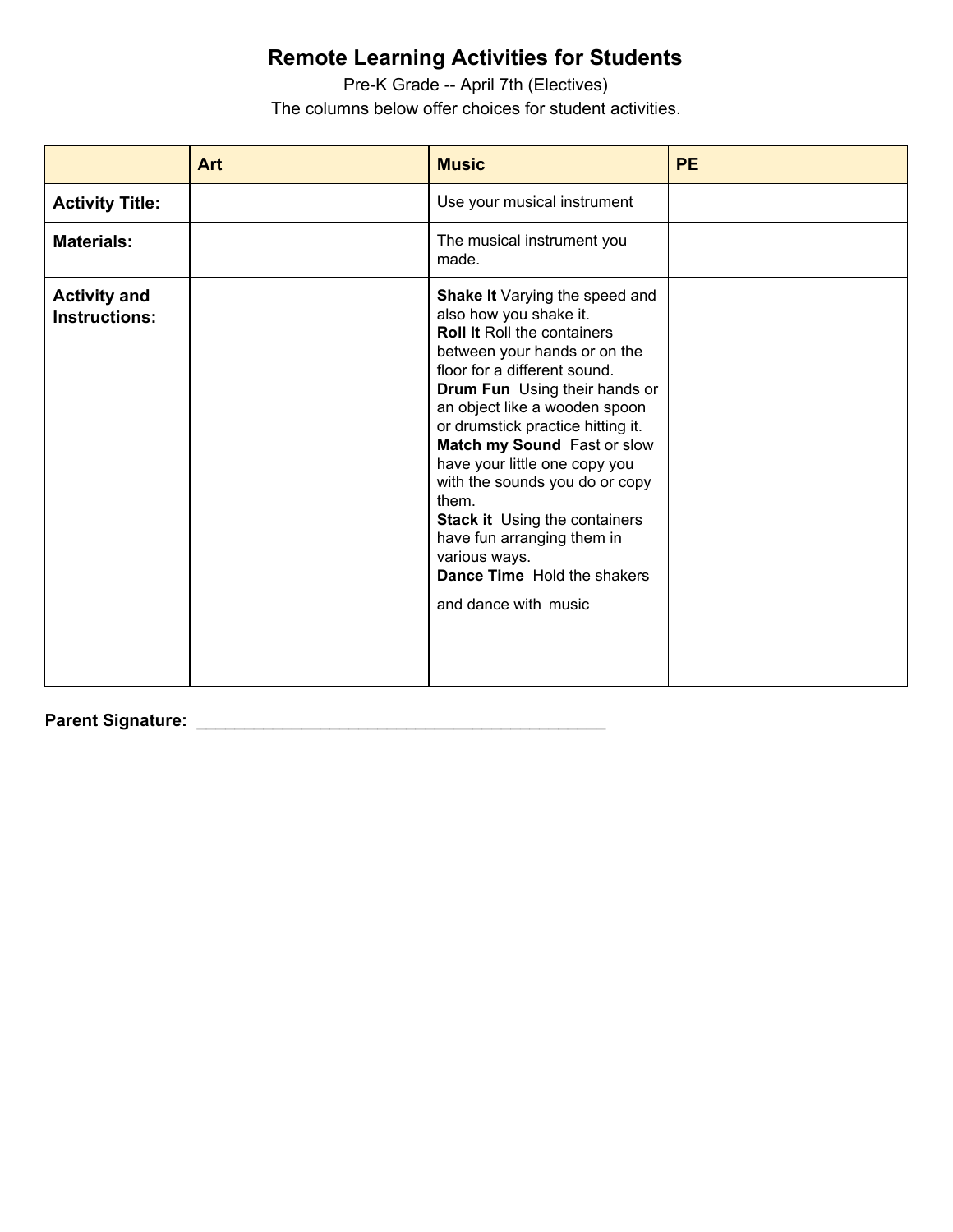PK April 8th Parents: Choose two activities from each page each day.

|                                                 | <b>Math</b>                                                                                                     | <b>Reading and Writing</b>                                                                                                  | <b>Science/</b><br><b>Social Studies</b>                                                                                                                                                                                                                                                                                                                                                                                                                                                                                                                                                       | <b>Extra</b><br><b>Challenge</b><br>(any subject)                             |
|-------------------------------------------------|-----------------------------------------------------------------------------------------------------------------|-----------------------------------------------------------------------------------------------------------------------------|------------------------------------------------------------------------------------------------------------------------------------------------------------------------------------------------------------------------------------------------------------------------------------------------------------------------------------------------------------------------------------------------------------------------------------------------------------------------------------------------------------------------------------------------------------------------------------------------|-------------------------------------------------------------------------------|
| <b>Activity 1</b><br>and<br><b>Instructions</b> | Do Water Play in a sink<br>with measuring cups<br>and bowls. Count how<br>many cups it takes to fill<br>a bowl. | Read a book. Find all<br>parts of the book (spine,<br>cover, back, pages)                                                   | <b>What Does Soap Do?</b><br>Materials:<br>-Shallow bowl or pie tin<br>-Water<br>-Pepper<br>-Dish soap<br>Fill the bowl or pie tin with<br>about an inch of water.<br>Sprinkle pepper evenly across<br>the surface. The pepper flakes<br>should float, not sink, upon the<br>surface of the water. Squeeze<br>a tiny bubble of dish soap onto<br>a clean counter. Touch the tip<br>of your finger to the bubble of<br>dish soap. You'll want just a<br>tiny amount of soap on the end<br>of your finger. What do you<br>think will happen when you<br>touch your soapy finger to the<br>water? | Sing and<br>Dance to 5<br>Little<br>Monkeys.<br>Jump when<br>monkeys<br>jump. |
| <b>Activity 2</b><br>and<br><b>Instructions</b> | Sort coins by kind and<br>color. Which pile has<br>the most/least?<br>How much is each coin<br>worth?           | Make a shopping list with<br>your child. Have your<br>child practice writing the<br>words or draw pictures of<br>the items. | After: Describe what<br>happened? Talk about why it<br>is important to wash our hands<br>with soap.                                                                                                                                                                                                                                                                                                                                                                                                                                                                                            |                                                                               |

**Be sure to check the specials (Art, Music, PE) and the Social/Emotional Learning pages behind day 6 activity pages for more grade specific activities.**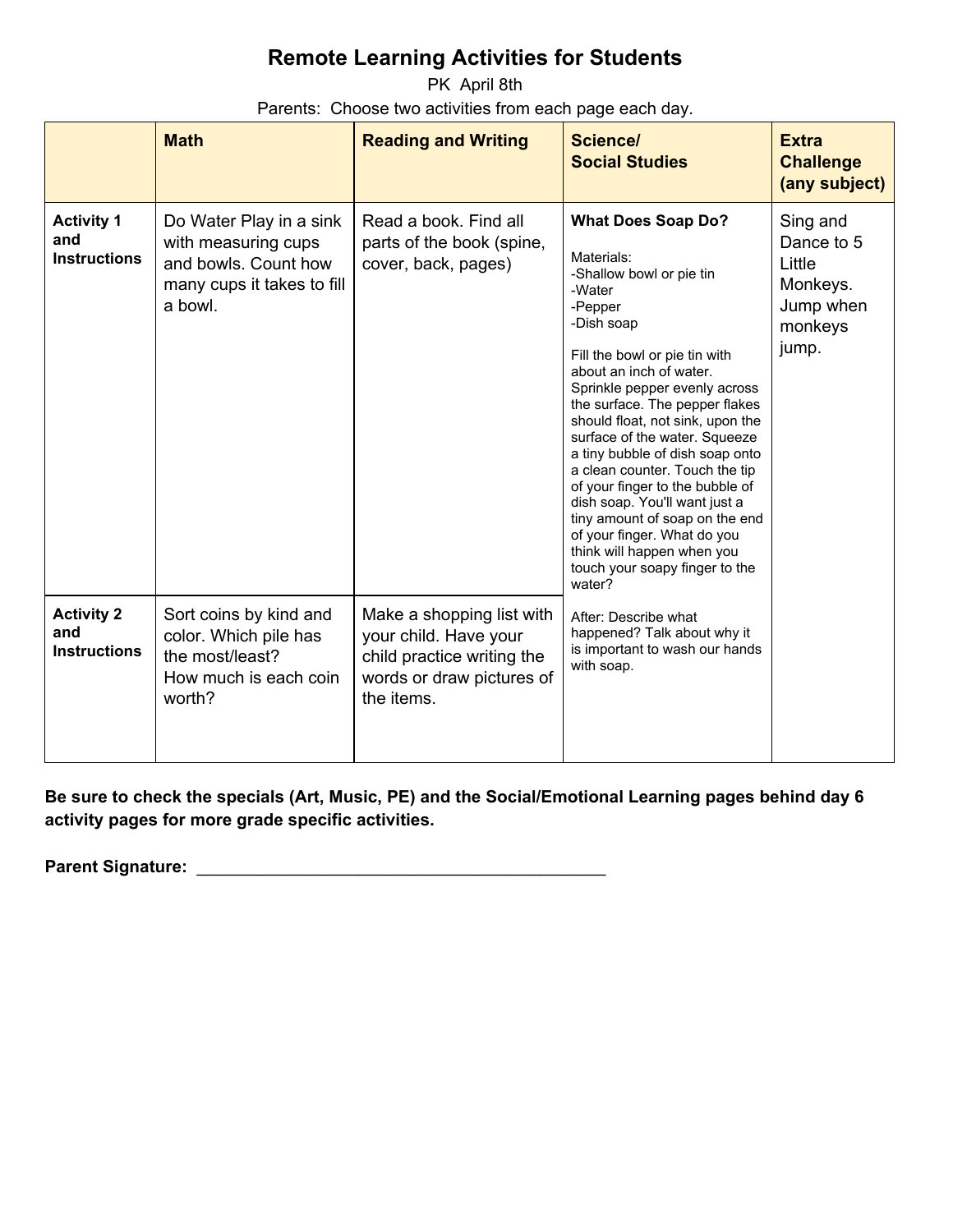April 8th (SEL) The columns below offer choices for student activities.

|                                               | <b>SEL Activity Day 6</b>                                                                                                                                                                                                                                                                                                                                                                                                                                                                                                                                                                                                             | <b>Activity Expansion (videos/digital links)</b>                                                           |
|-----------------------------------------------|---------------------------------------------------------------------------------------------------------------------------------------------------------------------------------------------------------------------------------------------------------------------------------------------------------------------------------------------------------------------------------------------------------------------------------------------------------------------------------------------------------------------------------------------------------------------------------------------------------------------------------------|------------------------------------------------------------------------------------------------------------|
| <b>Activity Title:</b>                        | Who is Safe to Ask for Help                                                                                                                                                                                                                                                                                                                                                                                                                                                                                                                                                                                                           | Below you will find websites/video links to support the<br>activity. Use if you have internet access/data. |
| Objective:                                    | Students will be able to identify<br>who's a safe person to go to in a<br>time of need.                                                                                                                                                                                                                                                                                                                                                                                                                                                                                                                                               |                                                                                                            |
| <b>Materials:</b>                             | Paper and pencil (glue optional)                                                                                                                                                                                                                                                                                                                                                                                                                                                                                                                                                                                                      |                                                                                                            |
| <b>Activities and</b><br><b>Instructions:</b> | 1. Sketch out a leafless tree. Cut<br>out leaves.                                                                                                                                                                                                                                                                                                                                                                                                                                                                                                                                                                                     |                                                                                                            |
| AUNTIE<br>ALEXIS<br>POPS                      | 2. Give examples of scenarios that<br>may be unsafe and that should be<br>reported to a trusted adult. These<br>can be:<br>- A stranger with a cute puppy<br>calling you over<br>- Someone touching your body in<br>a way that makes you<br>uncomfortable<br>- A friend asking you to come<br>over without permission<br>3. Then, discuss with your child<br>who they might be able to talk to.<br>4. Have children list the names of<br>adults they can go to for help on<br>the leaves<br>5. Glue the names to the branches<br>of their trees.<br>Your child can identify several<br>safe adults they can go to in time<br>of need. |                                                                                                            |

**Every Day:** Read for Pre-K minutes. Write Pre-K.